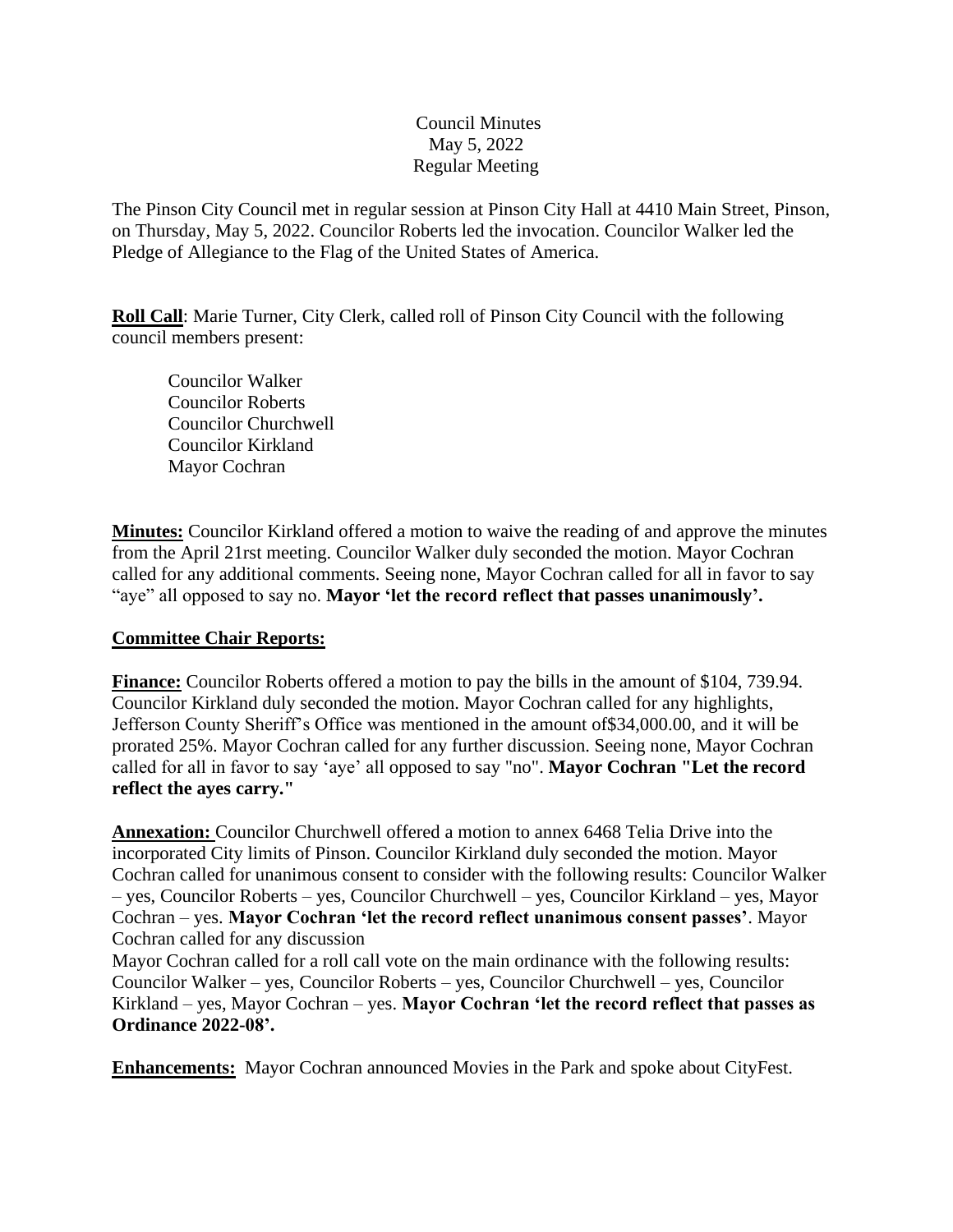## **Planning and Zoning: Mayor Cochran opened the public hearing for 5123 Pinson Valley Parkway. As there was no one present to speak for or against, Mayor Cochran closed the Public Hearing.**

Councilor Roberts offered an ordinance changing the zoning classification of 5123 Pinson Valley Parkway. Councilor Kirkland duly seconded the motion. Mayor Cochran called for unanimous consent to consider with the following results: Councilor Walker – yes, Councilor Roberts – yes, Councilor Churchwell – yes, Councilor Kirkland – yes, Mayor Cochran – yes. Mayor Cochran 'let the record reflect unanimous consent passes'. Mayor Cochran called for any discussion Mayor Cochran called for a roll call vote on the main ordinance with the following results: Councilor Walker – yes, Councilor Roberts – yes, Councilor Churchwell – yes, Councilor Kirkland – yes, Mayor Cochran – yes. **Mayor Cochran 'let the record reflect that passes as Ordinance 2022 – 09'.**

**Mayor's Report:** Mayor Cochran spoke about his desire to invest in city PA gear to serve many purposes, going on to say that the cost would probably be in the \$15,000 to \$20,000.00 range, but that he would do research and come back to the council with an update and pricing.

Mayor Cochran spoke about the vacancy at council Seat One, adding that there were two applicants, and that the application process is now closed. Mayor Cochran said that there would be a special called business meeting.

Councilor Walker offered a motion for a special called business meeting to be held on Tuesday, May 10<sup>th</sup> at 5:00 PM to fill the vacancy on the city council. Councilor Roberts duly seconded the motion. Mayor Cochran called for any discussion. Seeing none, Mayor Cochran called for all in favor to say 'aye', all opposed to say 'no'. Mayor Cochran, 'let the record reflect the ayes carry'.

**Old Business**: **Mayor Cochran suspended rules.** Bob Jones, Zoning Administrator with the City of Pinson, gave a report about putting out notices at 6020 Elm Avenue & 5233 Dewey Heights Road. **Mayor Cochran reinstated rules.** Mayor Cochran set the public hearing for May 19<sup>th</sup>. Shane Black, City Attorney, spoke about the process saying that it was transparent.

**New Business:** Councilor Walker offered a resolution concerning ABC approval. Councilor Churchwell duly seconded the motion.

Mayor Cochran called for a roll call vote with the following results: Councilor Walker – yes, Councilor Roberts – yes, Councilor Churchwell – yes, Councilor Kirkland – yes, Mayor Cochran – yes. Mayor Cochran **'let the record reflect that passes unanimously as Resolution 22-15'.**

Councilor Walker offered a motion to elect Councilor Roberts as Mayor Pro Tem. Councilor Kirkland duly seconded the motion. Mayor Cochran called for a roll Councilor Walker – yes, Councilor Roberts – abstain, Councilor Churchwell – yes, Councilor Kirkland – yes, Mayor Cochran – yes. Mayor Cochran '**let the record reflect that passes with one abstention as Resolution 22-13'.**

Councilor Kirkland offered a motion to accept a proposal from Hendon and Huckestein for drawing and bid in the amount of \$15, 850.00. Councilor Roberts duly seconded the motion. Mayor Cochran called for any discussion. Seeing none, Mayor Cochran called for all in favor to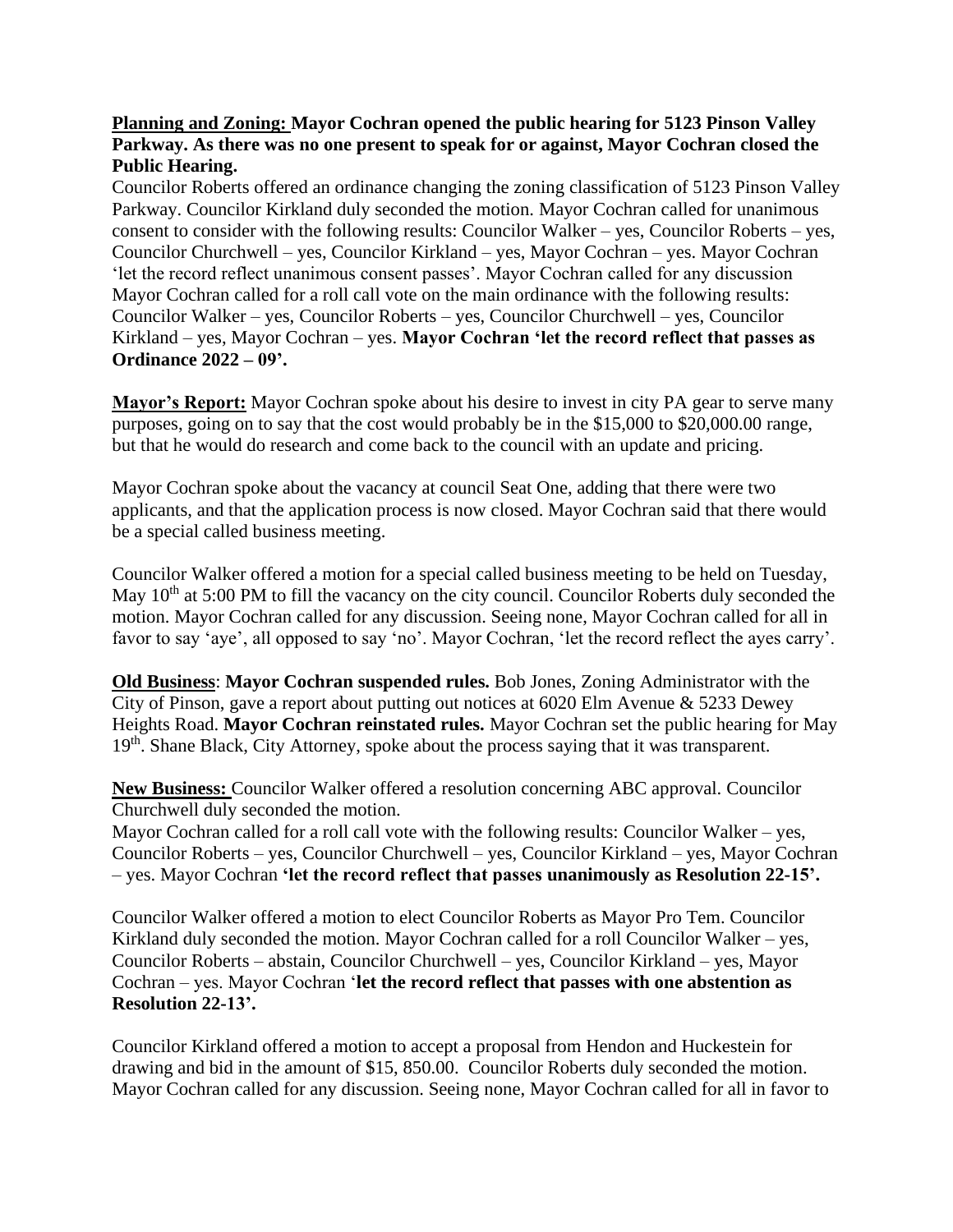say 'aye', all opposed to say 'no'. Mayor Cochran 'let the record reflect that passes unanimously'.

Councilor Kirkland offered a motion to begin the city's sponsorship of Birmingham Children's Theater at Turkey Creek in the amount of \$2,500.00. Councilor Roberts duly seconded the motion. Mayor Cochran called for any discussion.

Mayor Cochran called for all in favor to say 'aye', all opposed to say 'no'. **Mayor Cochran 'let the record reflect that passes unanimously'.**

Councilor Churchwell offered a resolution recognizing Dawn Tanner for her contributions as a Pinson City Councilor. Councilor Walker duly seconded the motion. Mayor Cochran called for a roll call vote with the following results: Councilor Walker – yes, Councilor Roberts – yes, Councilor Churchwell – yes, Councilor Kirkland – yes, Mayor Cochran – yes. **Mayor Cochran 'let the record reflect that passes as Resolution 22-14'.** 

**Public Comment:** Mayor Cochran opened up the floor for public comment. Seeing none, the mayor announced a reception for Dawn Tanner and invited everyone to attend.

**Councilor Walker offered a motion to adjourn. Councilor Churchwell duly seconded the motion. Mayor Cochran called for all in favor to say 'aye' all opposed to say 'no'.** 

Mayor Cochran, '**let the record reflect the 'ayes' carry; we are hereby adjourned'.**

Adjourned at 7:34

Respectfully submitted, Marie Turner, City Clerk